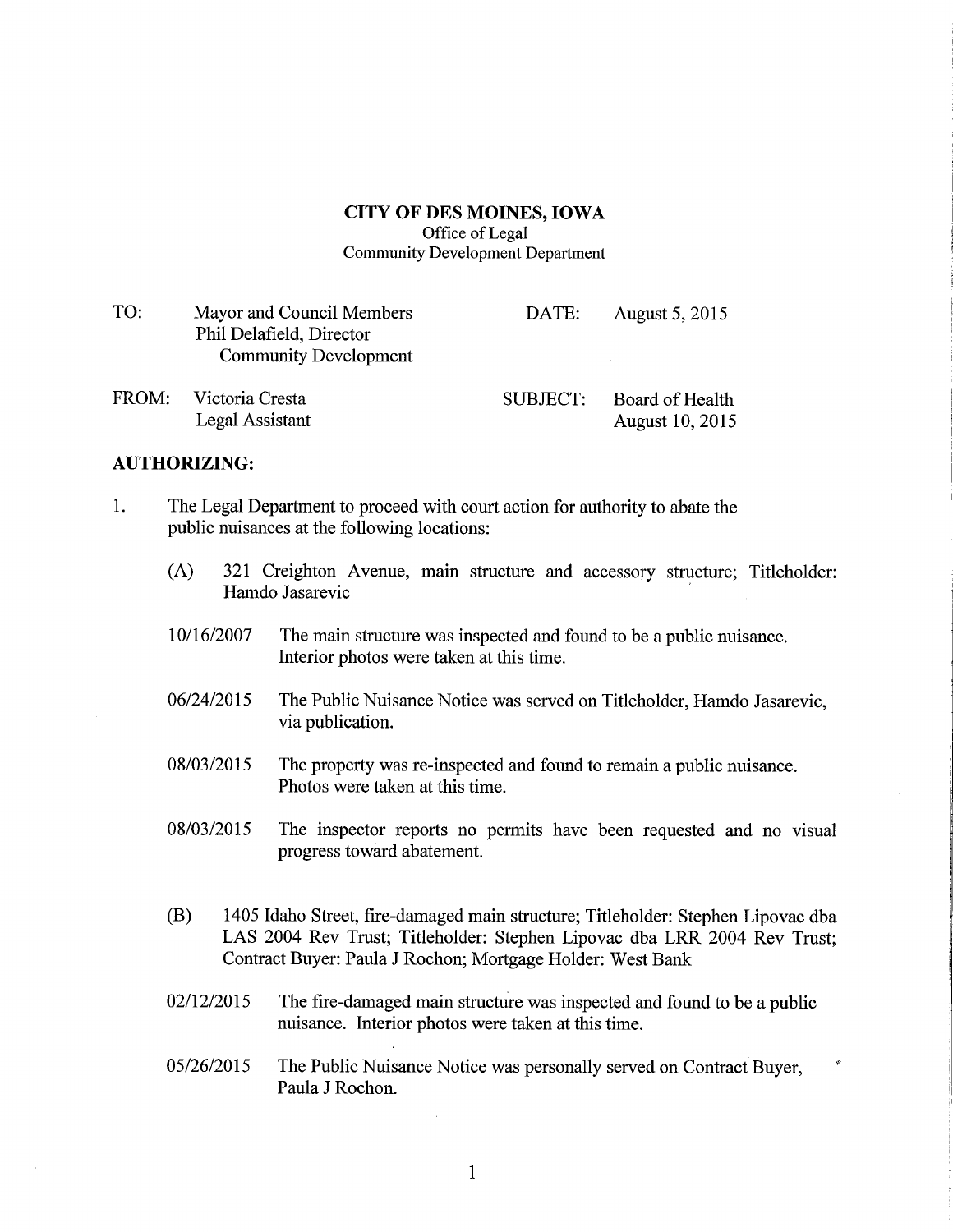- 06/03/2015 The Public Nuisance Notice was personally served on Mortgage Holder, West Bank.
- 06/03/2015 The Public Nuisance Notice was personally served on Titleholder, Stephen Lipovac dba LAS Rev Trust.
- 06/03/2015 The Public Nuisance Notice was personally served on Titleholder, Stephen Lipovac dba LRR Rev Trust.
- 07/29/2015 The property was re-inspected and found to remain a public nuisance. Photos were taken at this time.
- 07/29/2015 The inspector reports no permits have been requested and no visual progress toward abatement.
- (C) 1547 4th Street, main structure; Titleholder: Oak Park Investments Partnership, LIII
- 07/16/2007 The main structure was inspected and found to be a public nuisance. Interior photos were taken at this time.
- 07/02/2015 The Public Nuisance Notice was personally served on Titleholder, Oak Park Investments Partnership, LIII
- 08/03/2015 The property was re-inspected and found to remain a public nuisance. Photos were taken at this time.  $\mathbf{r}$
- 08/03/2015 The inspector reports no permits have been requested and no visual progress toward abatement.
- (D) 1211 E  $12^{th}$  Street, main structure and garage structure; Titleholder: The Estate of Emma L Hancock
- 05/29/2015 The main structure was inspected and found to be a public nuisance. Interior photos were taken at this time.
- 06/29/2015 The Public Nuisance Notice was served on Titleholder, The Estate of Emma L Hancock.
- 08/03/2015 The property was re-inspected and found to remain a public nuisance. Photos were taken at this time.
- 08/03/2015 The inspector reports no permits have been requested and no visual progress toward abatement.